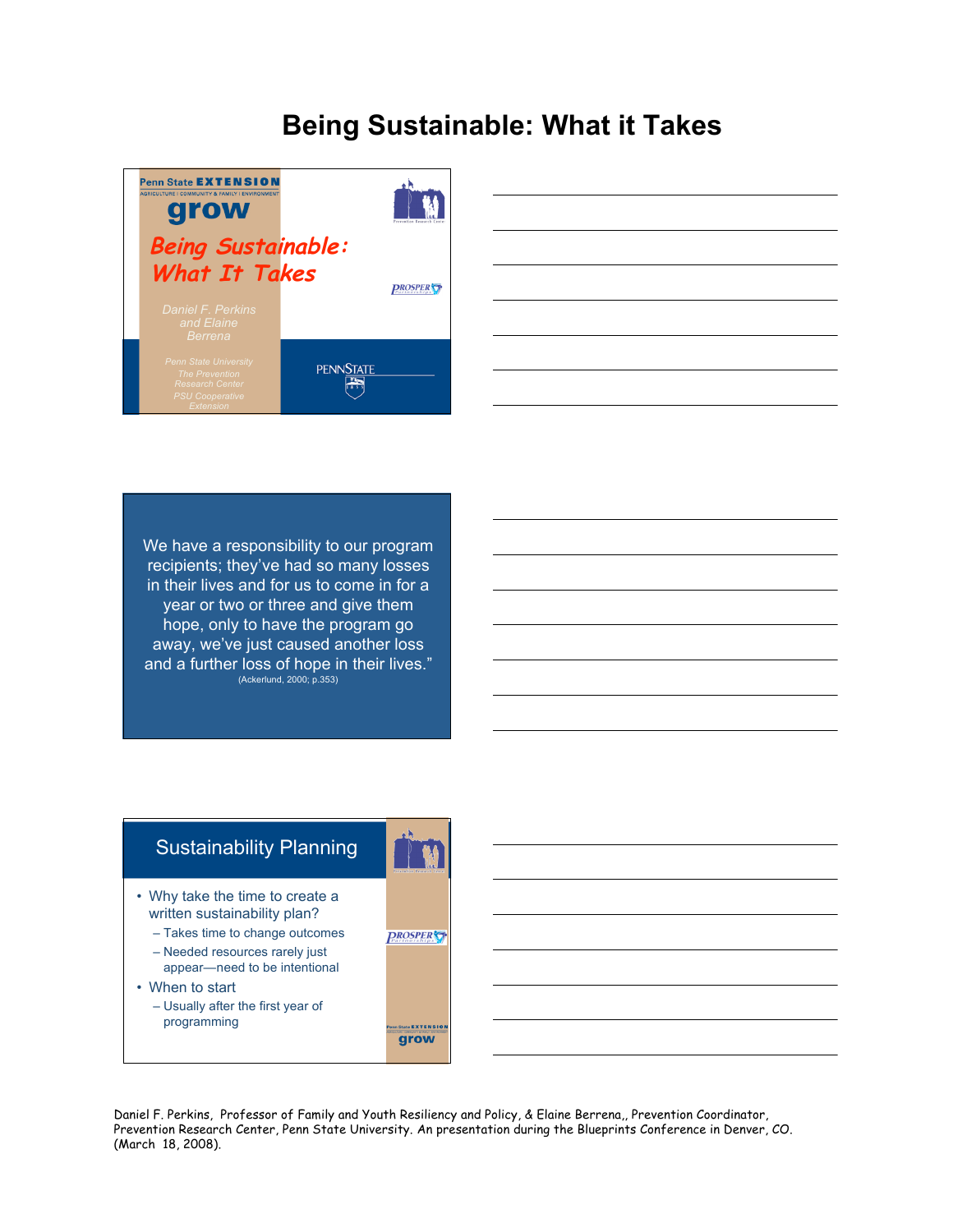



#### Sustaining Programs in General - Mancini & Marek (1998, 1999, 2003, 2004)

- Sustaining programs initiated in communities is an obligation of program professionals.
- Sustainability is the power or the capacity of programs to continuously respond to identified
- community issues. • A sustained program maintains a focus consistent with its original goals and objectives, including the individuals, families, and communities that it was originally intended to serve.
- It is more important to sustain benefits to families than to sustain program activities per se.

Sustainability is when "the program components developed and implemented in earlier stages are maintained after the initial funding or other impetus is removed." (Scheirer, 2005; p. 322)

Daniel F. Perkins, Professor of Family and Youth Resiliency and Policy, & Elaine Berrena,, Prevention Coordinator, Prevention Research Center, Penn State University. An presentation during the Blueprints Conference in Denver, CO. (March 18, 2008).

**PROSPER** 

State **EXTENSION** grow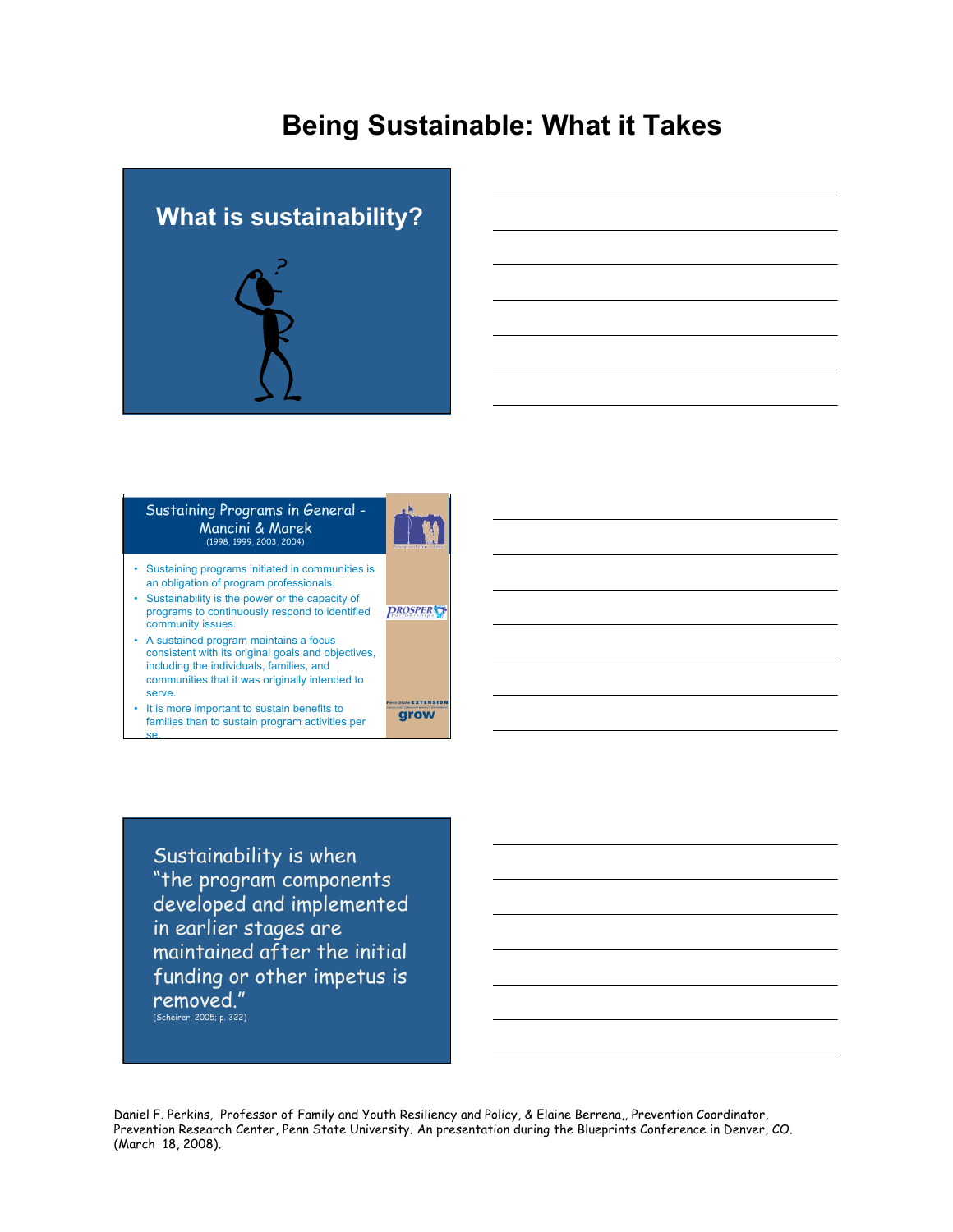#### Sustainability is

"the process of ensuring an adaptive prevention system and a sustainable innovation that can be integrated into ongoing operations to benefit diverse stakeholders." (Johnson et al., 2004; p. 137)





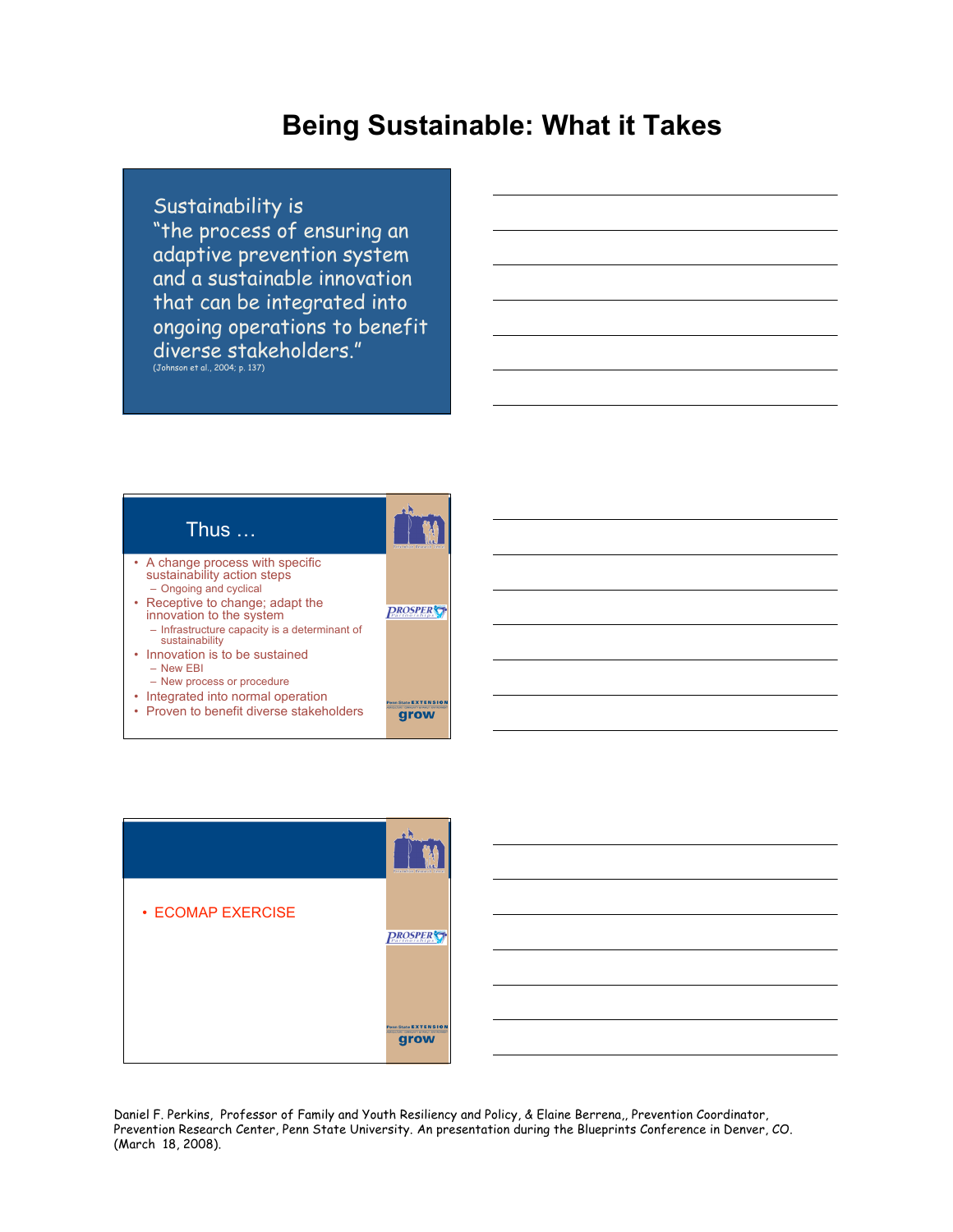

• Develop a system to solve problems that









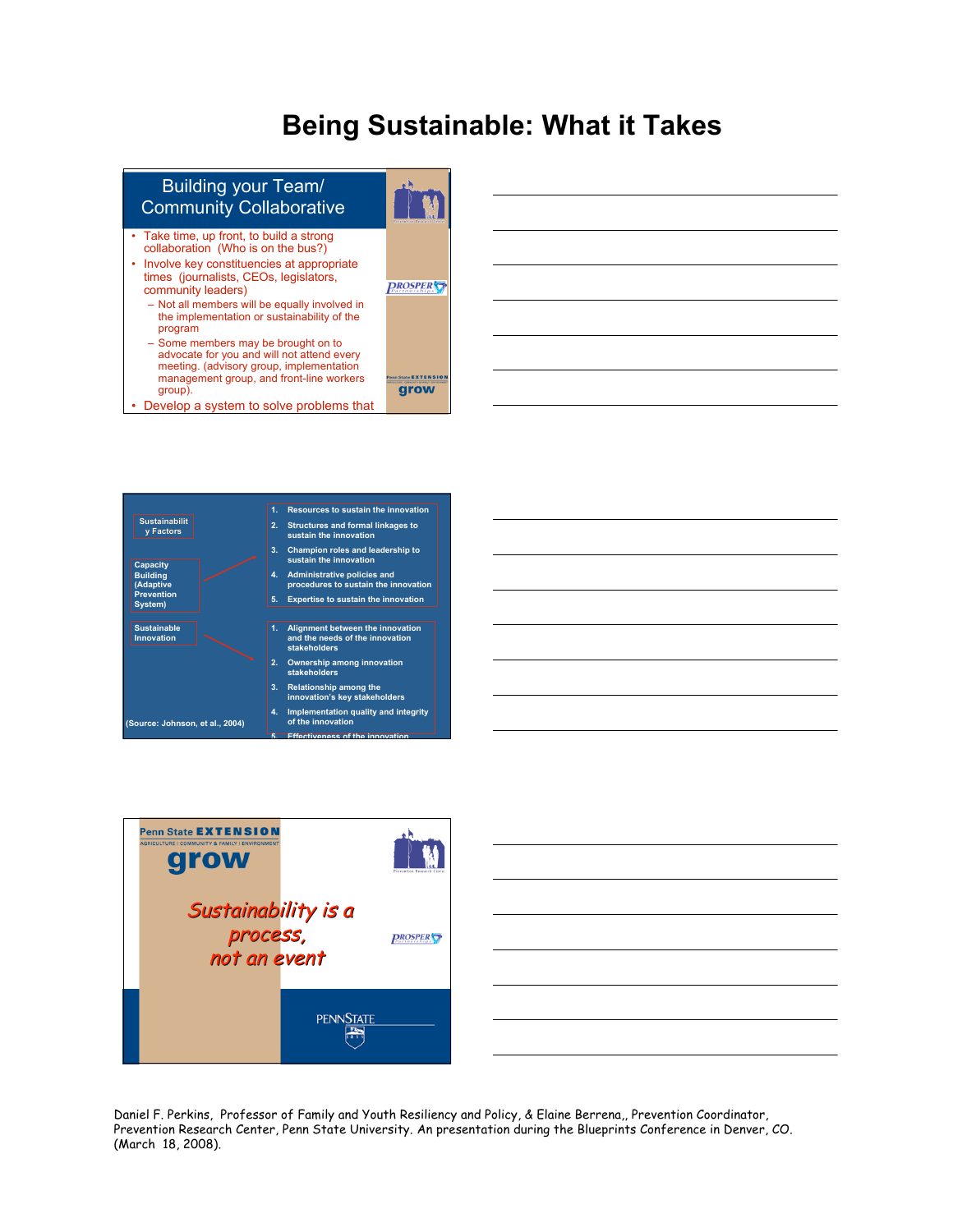



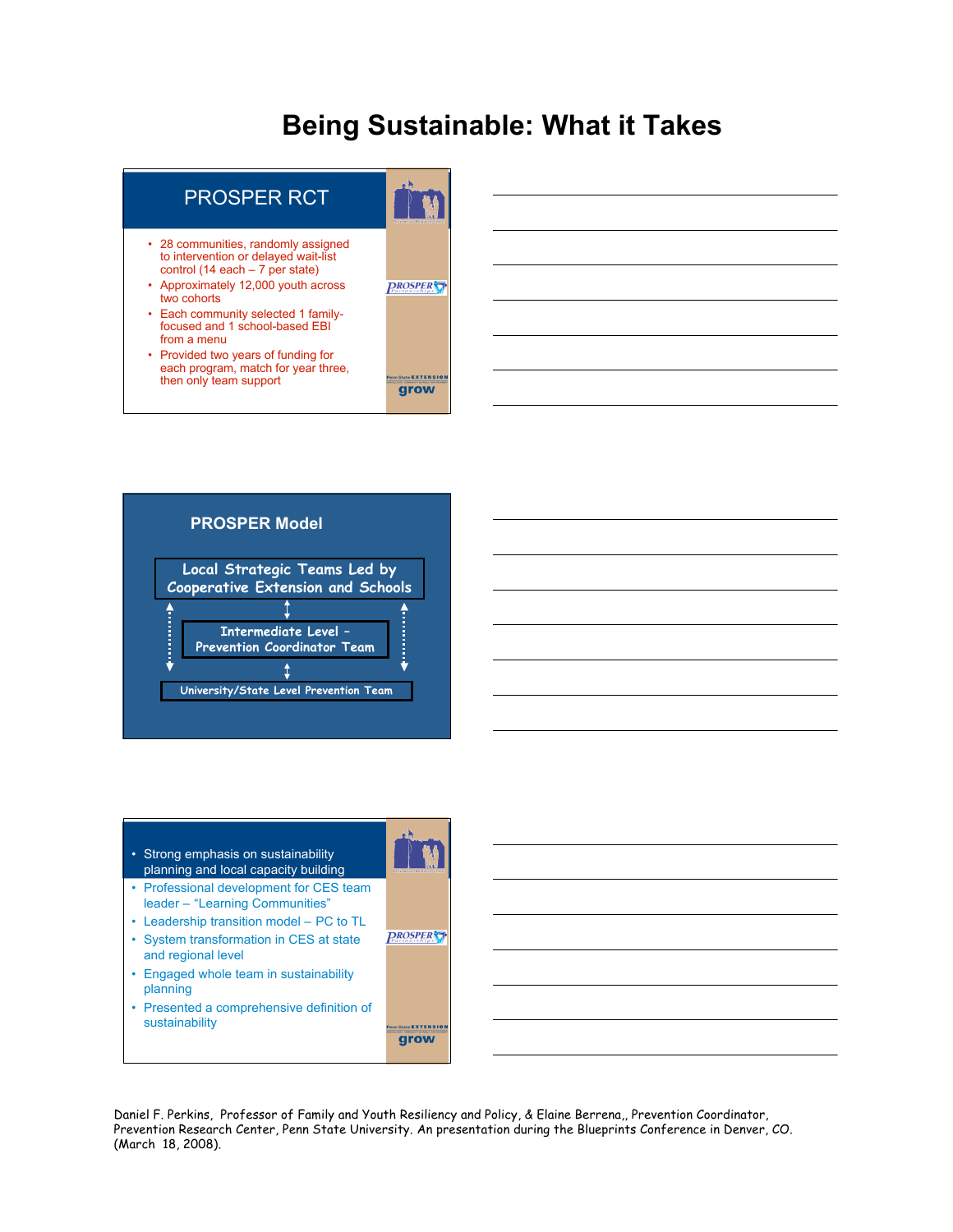



- Currently in second year of full sustainability
- All teams and family programs sustained; 12 of 14 school programs sustained
- Combination of short-term and stable funding sources
- Teams have institutionalized monitoring of implementation quality/fidelity
- Teams continue to use Sustainability Planning Model to guide action plans
- Several teams have expanded into neighboring communities



ate **EXTENSIO** grow



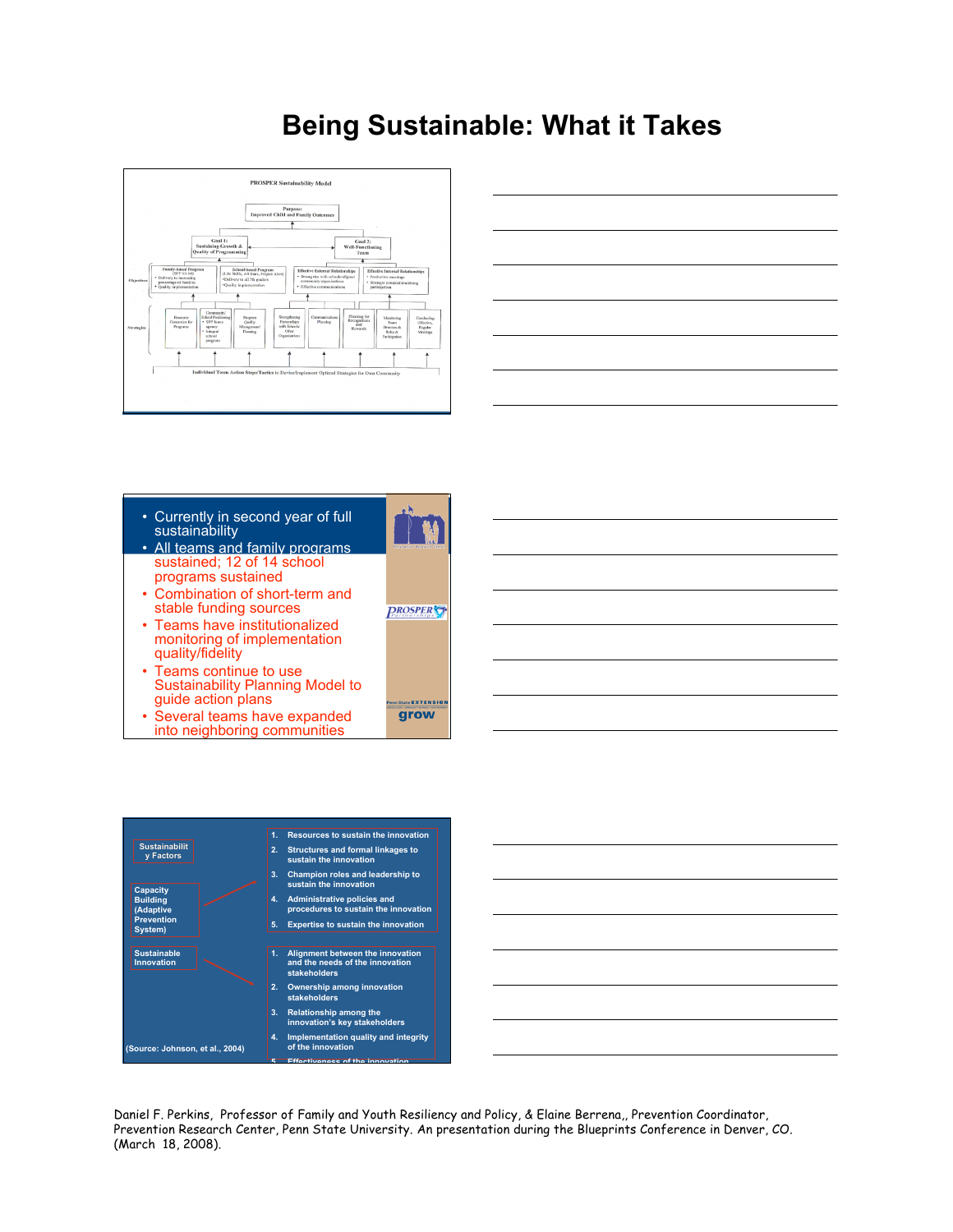



#### Elements Foster **Sustainability** • Program Design – Build <sup>a</sup> high-quality program – measure implementation and outcomes (guard against program drift) – The "modification" of the programs *DROSPER* • Caution – need to ensure not changing core elements – Expand the pool of individuals and<br>organizations that are certified to implement<br>the EBI. – Program staff members perceptions of benefits to clientele are key. – Cost–effectiveness of your program te **EXTENSIO** grow – Promote the program externally (Social Marketing) and internally (in-reach) • Public events with sponsors (corporate &